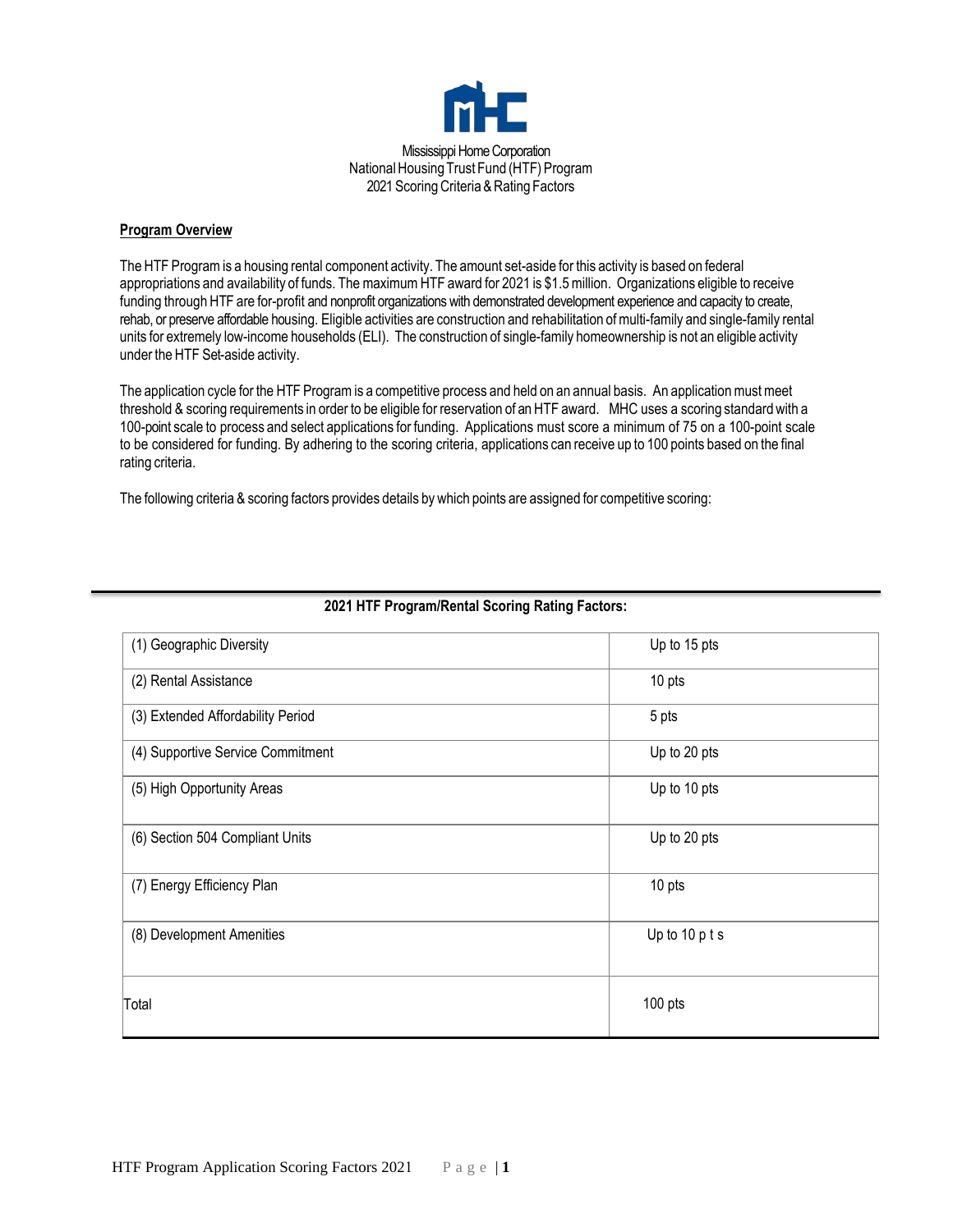## **1) Geographic Diversity: 15 points**

Geographic diversity as required in the Consolidated Action Plan – Projects that focus and achieve the most impact on the State's priorities in rural and urban areas of the State.

- *a.* Projects developed are in locations that are considered poverty driven and address the affordable rental housing needs for extremely low-income (30 % of AMI) households. *Five Points (5) are awarded todevelopments located in counties or Census Tracts with a poverty rate above 30percent.* 
	- *i. Exhibit 1- Persons in Poverty byCounty*
	- *ii. Exhibit 2 Persons in Poverty by Census Tract*
- b. Address critical housing needs with an emphasis on the prevention, reduction, and expansion of permanent housing opportunities for persons experiencing Homelessness and persons with serious mental illness.
	- *i. Up to 5 points awarded to project based on the number of persons in the county who are counted as Homeless or who have entered a Mississippi State Hospital from the county. Developments that will serve both populations will be awarded points based on the county's highest points in either category*.
		- *1. Exhibit 3 Admissions to State Hospital*
		- *2. Exhibit 4 Persons Homeless*
- c. Projects will be funded according to the shortage or strong evidence of an inadequate supply of rental housing affordable to extremely low-income households.

**Five (5) Points are awarded**. Documented by market study. The analysis must document the need for rental units affordable to ELI households in the market served by the property. The analysis must include a clear statement that the market can absorb the units being proposed. The market study shall assume the new supply from the project will be at least 10% of the units in the development, or higher percentage established by the applicant.

## **2) Rental Assistance: 10 Points**

Acceptable rental assistance is limited to assistance contracted by HUD and/or USDA for period of affordability documented on the HTF application. If awarded funds, applicant must certify that it will provide rental assistance acceptable to MHC or that it will adjust tenant's rent to maintain affordability for the tenants. This certification is part of the written agreement that commits HTF to the development.

To be eligible to receive points, the applicant must include a copy of an executed agreement between the ownership entity and the funding entity that includes the amount of rental assistance tat will be provided, the number of units assisted, its duration, and any qualifying terms and/or conditions.

## **3) Extended Affordability Period: 5 Points**

To receive points, the applicant must elect to extend the affordability period beyond the minimum required by federal regulation which is 30 years. This extended affordability period will be incorporated into the Written Agreement between MHC and the Recipient of HTF funds. Failure to satisfy the extended affordability period is subject to recapture of HTF funds.

## **4) Supportive Services Commitment: Up to 20 Points**

1. To be considered for points under this category, applicants must incorporate facilities and services that stabilize living environments and enhance quality of life for the following special needs categories, which are identified in the State's Consolidated Plan as high priority and targeted populations: (1) Persons with Serious Mental Illness; (2) Persons with Disabilities ; (3) Persons released from incarceration; (4) Homeless Elderly 55+; (5) Youth Homeless or aging out of the Foster Care System

Applicants are required to submit with application a Supportive Services Plan appropriate to the target populations selected. The Plan must include a narrative describing how the proposed services meet the needs of the target population(s). Applicant may receive up to 20 points under this category. P**oints are assigned per each selection.**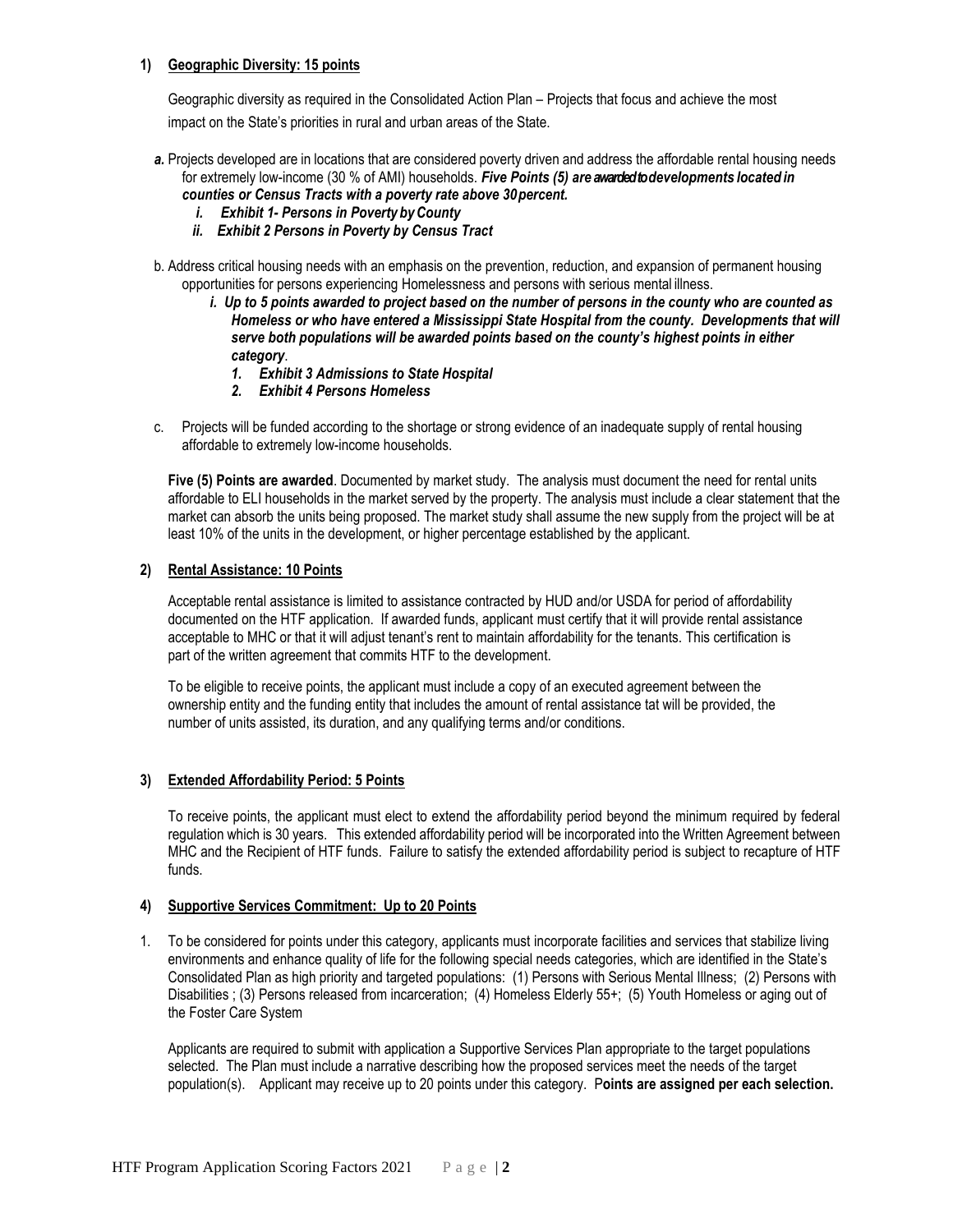- a. The number of HTF units designated for special needs population(s) must exceed the minimum requirement by at least one (1) unit. **5 points**
- b. Development contracts with a service provider or hires staff to deliver the services provided for special needs population selected in the application**. 15 points**

**Examples of services may include, but not limited to, the following to enhance target population(s) quality of life and independence:**

- 1) Provide services that will enhance life skills and level of education for the targeted populations.
- 2) Provide nutritional /health wellness services.
- 3) Provide supportive services for residents released from incarceration to accomplish adjustment back into society, job placement, educational and financial literacy.
- 4) Provide supportive services for emancipated youth who are Homeless, at risk of Homelessness, or aging out of the foster care system.

#### **5) High Opportunity Areas (Up to 10 Pts)**

Projects developed in High Opportunity Areas where there is availability of sustainable employment, a low poverty rate, high‐ performing schools, housing accessible to hospitals; employment centers; transportation corridors and hubs.

Points will be awarded based on the following:

- 1) Areas which include a high concentration of extremely low-income populations anda shortage of affordable housing in the geographicalarea as documented in market study - **2 points (Documented by market study)**
- **2)** High‐performing school districts: defined as areas that have a public-school district witha "B" or higher rating as listed in the Mississippi Department of Education's Accountability Results—**3 points (Exhibit 5 School Districts)**
- **3)** Housing accessible to transportation corridors and hubs. Cities or counties served by a scheduled bus service or providers operating with grants funded by Federal Transit Administration. – **1 point (Exhibit 6 Counties Served by Public Transit)**
- 4) Housing accessible to hospitals. Project located in a county with a hospital. **- 2 points (Documented by market study)**
- **5)** Housing accessible to employment centers. Project located in a county with over 500 new hires per quarter twelve months ending 2018 Q2. - **2 points (Exhibit 7 New Hires by County)**

## **6) Section 504 Compliant Units: Up to 20 Points**

To be considered for points under this category, applicants of multi-family, new construction or rehabilitation developments must increase the number of mobility units above the minimum required under Section 504 regulation by one (1) or more units.

- 1) Development provides one (1) additional mobility unit: 10 points.
- 2) Development provides two (2) or more additional mobility units: 20 points.